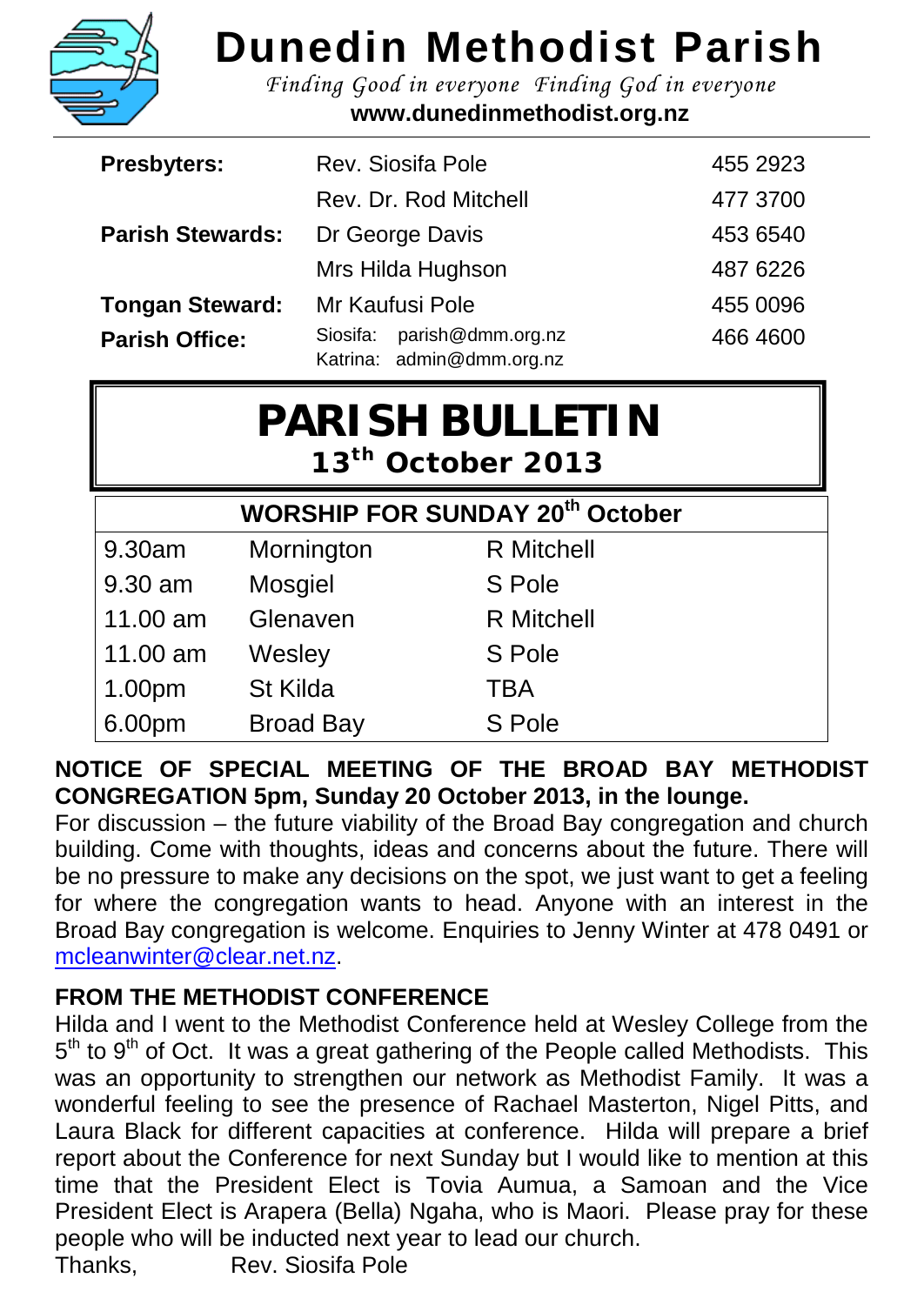

HAPPY BIRTHDAY to Caitlyn Elkins who turns 10 on 16<sup>th</sup> October.

**FAITH THINKING:** offered by the Department of Theology and Religion, University of Otago in conjunction with some local Dunedin churches. **VISUAL FAITH: The Gospel Told Through Art by PROFESSOR MURRAY RAE Friday October 18, 7.00-9.00pm; and Saturday October 19, 9.00am-12.30** Venue: Elim Church, 67 Harrow Street, Dunedin Cost: \$30 (Students/Unwaged \$20) **REGISTER and pay in advance** to the Summer School and Continuing Education Office, Central Library, University of Otago (corner of Albany and Cumberland Streets). Email: [continuing.education@otago.ac.nz](mailto:continuing.education@otago.ac.nz) or phone: 479 9181 The political impasse in the United States is the stuff on which cartoonists and satirists thrive Pomposity, pigheadedness and perversity have onnections all conspired to halt in its tracks the legitimate process of democratic government, with<br>uences. 800,000 federal workers have been seeming unthinkable consequences.

"furloughed" ( sent home ) with no guarantee they will be paid. As a result, the nation's finest parks, museums, art galleries - even the Statue of Liberty and the US Antarctic Base - are closed until further notice. Even worse, some of the most essential activities of the state such as safety inspections across a wide spectrum - food, health, transport - have been curtailed. Ironic, indeed, that such is their pathological hatred of Obama and Obamacare that the right wing Tea Party, for whom national security is a sacred cow, have themselves been the driving force behind the gridlock that has severely weakened the US in innumerable ways. It's a classic case - straining at the gnat, only to swallow the camel!

Be that as it may, the analysts are agreed the worst is yet to come in the form of the looming Debt Ceiling Crisis. Now I don't pretend to understand this any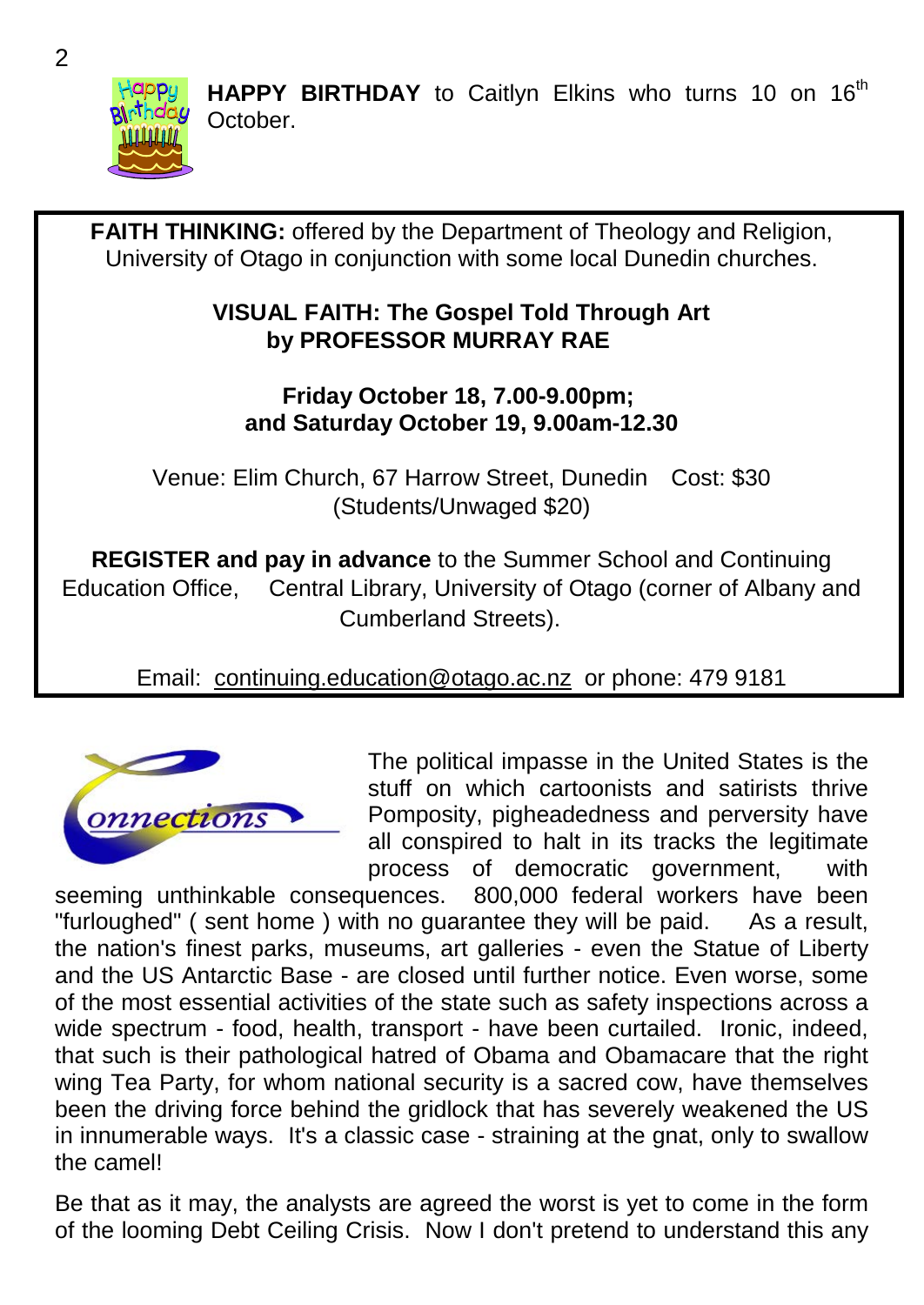more than most of us, but in its simplest form the consensus appears to be that unless the Congress agrees to pass Mr Obama's federal budget by October 17, the United States, the most heavily indebted nation in the world, may well default on its loan repayments. And, so they say, in even simpler terms, Uncle Sam will be "bankrupt" and his creditors (Japan, China, Germany, Swiss bankers etc) will be entitled to call in their loans. Imagine that, if you will!

It won't happen, of course. Even the most unaccommodating President, and the most perverse Congress will not allow it. Something must, and will, break the deadlock. Methinks, quite soon, if not already! But huge questions remain to be answered, among them the most obvious - how can it be that a nation so richly endowed, so magnificent in aspiration and so powerful in influence, could allow itself to be so pitifully paralysed?

But there are other realities in our great American "best friend" more profoundly disturbing than even a notionally bankrupt economy, and that is military spending so far out of control that it makes the alleged excesses of Obama's health care reforms look puny. I've been alerted to this from a number of articles gleaned from the Counterpunch website, in particular one by Ralph Nader, long time consumer advocate, and the bane of successive bigspending administrations.

Nader puts military spending, est. \$716 billion, under a microscope. By comparison, China's military gets \$106 billion. Indeed, he says that if one were to add the next ten largest of the world's military budgets together, they would still not match that of the United States - a budget that is marked by reckless, unsupervised management and profligate waste. I'll mention just two of Nader's examples.

The Navy's latest aircraft carrier the *USS Gerald R Ford* is expected to cost \$12.8 billion. Three more of the same been ordered by the Pentagon at a projected cost of \$48 billion. But Nader points out the Navy already has 11 such carriers in service, not one of which is matched in size or capability by any navy ship of any other country on earth. Yet despite this fact the Navy continues to order, and have approved, increasing numbers of these behemoths.

Much the same pattern of excess can be seen in the increasing production of strike fighter aircraft and ballistic missile submarines. Nader cites that 187 F-22 fighters were built of a planned 648 at a cost of \$80 billion. None were ever flown on a combat mission before they were replaced by the newer model, the F-35, at a development cost of \$400 billion and rising. Like its predecessor the F-35 has been plagued by reliability and performance costs. In the case of the subs, the Navy has plans to add a further 12 to its already formidable fleet at a cost of \$100 billion - but the question is asked - what potential global adversary exists today that possibly warrants such an overkill of strike power, mindful, as